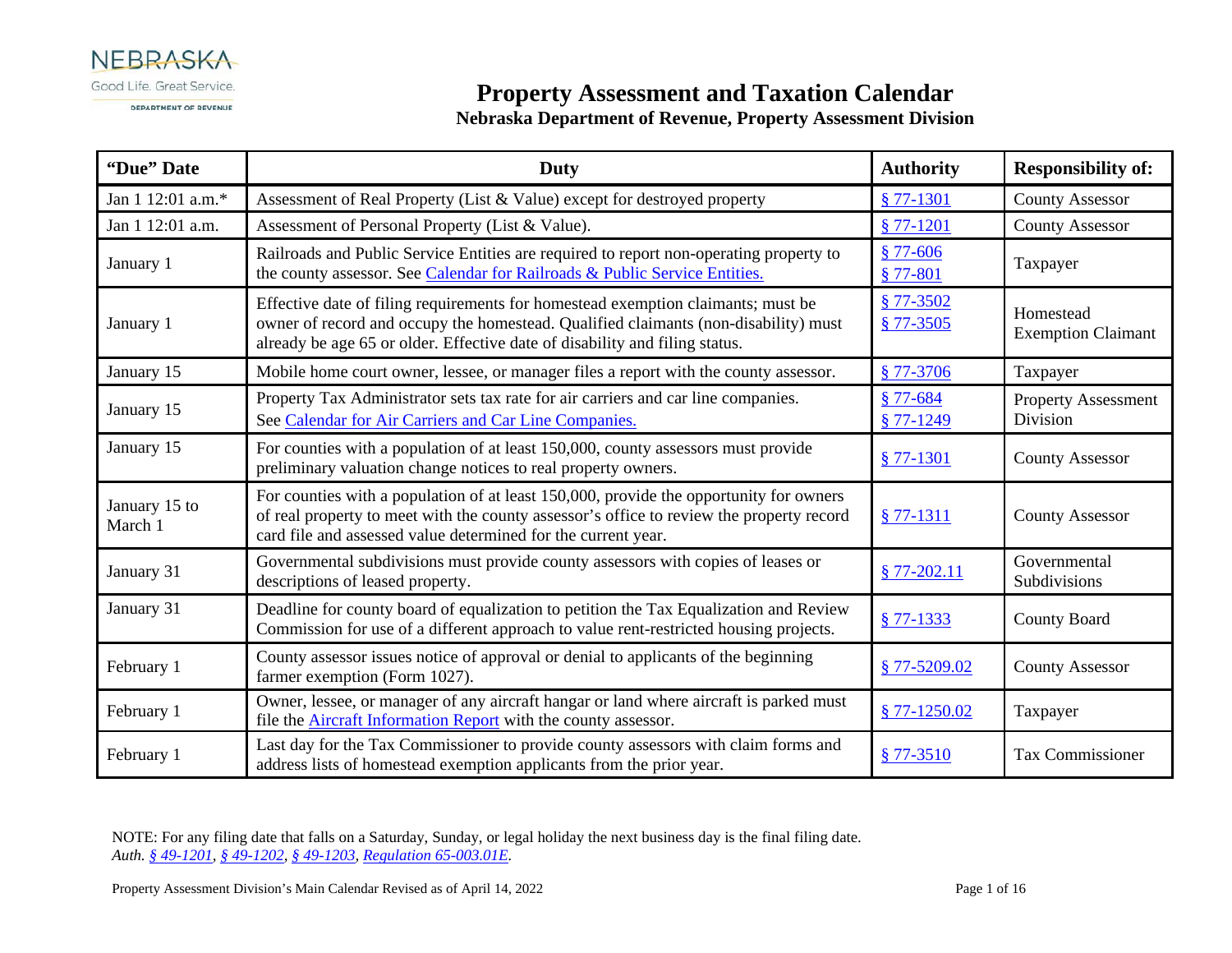

**Nebraska Department of Revenue, Property Assessment Division**

| "Due" Date              | <b>Duty</b>                                                                                                                                                                                                                                                                                                                                                                                                                                                              | <b>Authority</b>                       | <b>Responsibility of:</b>              |
|-------------------------|--------------------------------------------------------------------------------------------------------------------------------------------------------------------------------------------------------------------------------------------------------------------------------------------------------------------------------------------------------------------------------------------------------------------------------------------------------------------------|----------------------------------------|----------------------------------------|
| February 1              | For counties with a population of at least 150,000, deadline for property owners to<br>notify the county assessor of their intent to meet in person with the county assessor's<br>office regarding the assessed value for the current year.                                                                                                                                                                                                                              | $§ 77-1311$                            | Taxpayer                               |
| February 1              | Property Tax Administrator must mail all county assessor certificate holders a copy of<br>their completed education record and of the remaining credit hours of continuing<br>education necessary to achieve re-certification.                                                                                                                                                                                                                                           | REG-71-006.06                          | Property Tax<br>Division               |
| February 1 to<br>June 1 | The county board of equalization meets, between February 1 and June 1, to grant<br>or deny permissive exemptions as submitted by the county assessor.<br>Ten days prior to the meeting to consider exemptions, the county board of<br>equalization must provide a notice to the applicant and publish a public notice of<br>the date of meeting and state that a list of applications and descriptions of the<br>property are available in the county assessor's office. | $$77-202.02$                           | <b>County Board</b>                    |
| February 2              | First day for claimants to file Nebraska Homestead Exemption Application Form 458.                                                                                                                                                                                                                                                                                                                                                                                       | $$77-3512$<br>$$77-3513$<br>$$77-3514$ | Homestead<br><b>Exemption Claimant</b> |
| February 5              | County treasurer must forward an electronic copy of the list of real property subject to<br>sale to the Property Tax Administrator for purposes of compiling a list for all counties<br>to be published on the website of the Department of Revenue.                                                                                                                                                                                                                     | $$77-1804$                             | <b>County Treasurer</b>                |
| February 28             | The owner of land or owner of improvements seeking separate taxation of real property<br>improvements may file the Improvements on Leased Land Assessment Application,<br>Form $402$ , with the county assessor.                                                                                                                                                                                                                                                         | $$77-1376$                             | Taxpayer                               |
| March 1                 | County assessor makes recommendation on permissive exemption applications<br>(Forms 451) to the county board of equalization. Assessor prepares list of applications<br>showing applicant, legal description, parcel number, and assessor recommendation and<br>maintains list in office. Statements of Reaffirmation (Form 451A) do not need to be<br>approved by the county board.                                                                                     | $$77-202.01$                           | <b>County Assessor</b>                 |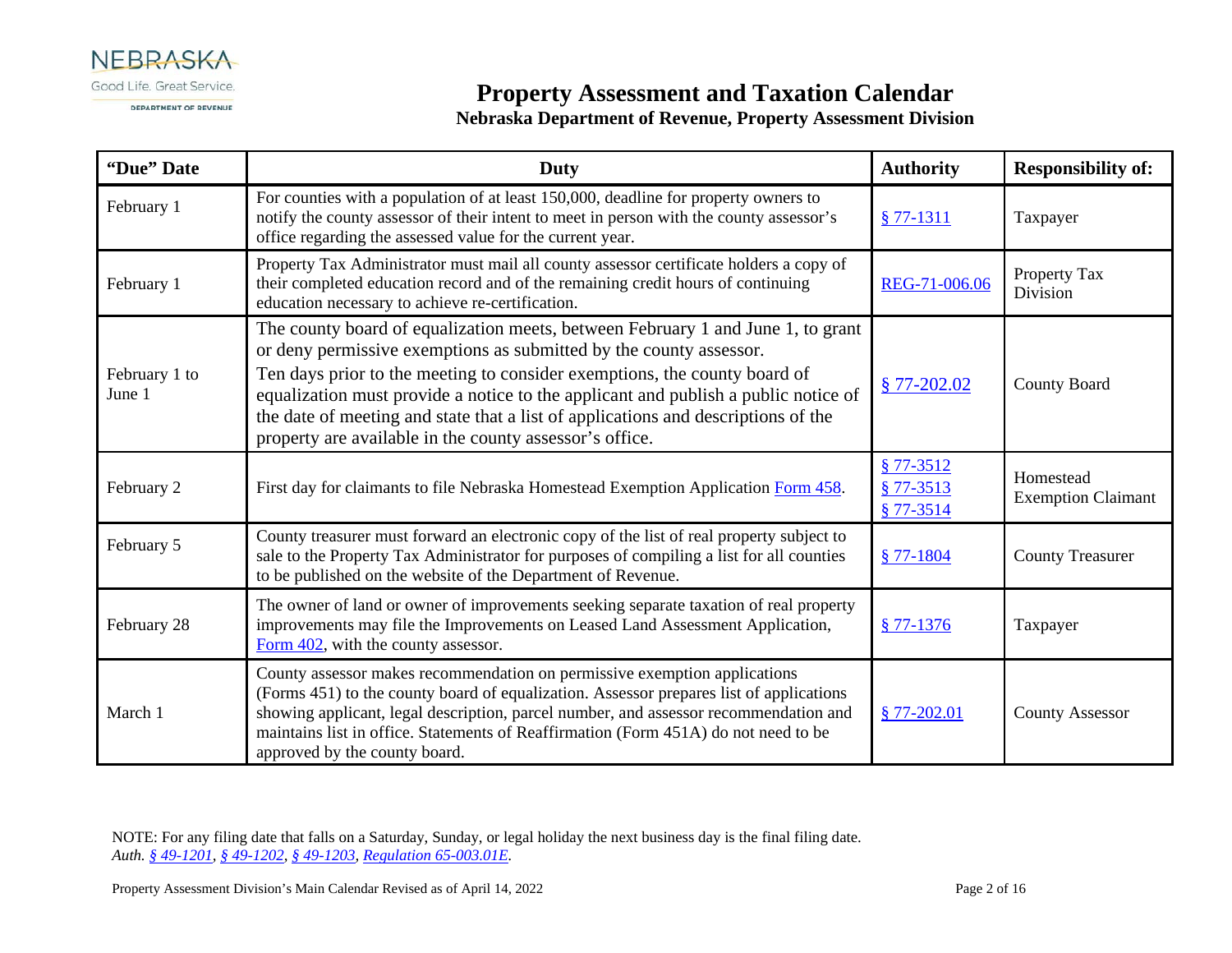

**Nebraska Department of Revenue, Property Assessment Division**

| "Due" Date | <b>Duty</b>                                                                                                                                                                                                                                                                                                                                                                                              | <b>Authority</b>                | <b>Responsibility of:</b>              |
|------------|----------------------------------------------------------------------------------------------------------------------------------------------------------------------------------------------------------------------------------------------------------------------------------------------------------------------------------------------------------------------------------------------------------|---------------------------------|----------------------------------------|
| March 1    | County assessor must forward an electronic copy of all aircraft information reports file<br>with the county to the Property Tax Administrator.<br>Email copy of report to pat.tech@nebraska.gov<br>See Specific Instructions on the Aircraft Information Report.                                                                                                                                         | $$77-1250.02$                   | <b>County Assessor</b>                 |
| March 1    | The owner of improvements on leased public land seeking separate taxation of real<br>property improvements may file the Improvements on Leased Public Land Assessment<br>Application, Form 402P, with the county assessor. Requires the owner of improvements<br>on leased public lands to file and sign an assessment application with the county<br>assessor at the time a change of ownership occurs. | § 77-1374                       | Taxpayer                               |
| March 1    | County assessor notifies governmental subdivisions of intent to tax property not used<br>for public purpose and not paying an in lieu of tax.                                                                                                                                                                                                                                                            | $$77-202.12$                    | <b>County Assessor</b>                 |
| March 1    | County assessor must certify to the Property Tax Administrator whether agricultural<br>market for agricultural and horticultural land in their county has influences outside the<br>typical agricultural and horticultural land market.<br>If special valuation has been applied, the county assessor must file specific information<br>with the Property Tax Administrator. See Regulation 11-005.04.   | REG-17-003.07A<br>REG-11-005.04 | <b>County Assessor</b>                 |
| March 1    | Property Tax Administrator submits a report of all active tax increment financing (TIF)<br>projects to the Legislature. See Research Reports on the website.                                                                                                                                                                                                                                             | § 18-2117.01                    | <b>Property Assessment</b><br>Division |
| March 16   | For counties with a population of less than 150,000, the deadline for the county assessor<br>to file a written request with the Property Tax Administrator for an extension of time to<br>file the County Abstract of Assessment for Real Property.                                                                                                                                                      | Directive 15-2<br>$$77-1514$    | <b>County Assessor</b>                 |
| March 19   | For counties with a population of less than 150,000, the county assessor must inspect<br>and review a portion of the real property parcels in the county so that all real property<br>parcels in the county are inspected and reviewed no less than every 6 years.                                                                                                                                       | $$77-1311.03$                   | <b>County Assessor</b>                 |
| March 19   | For counties with a population of less than 150,000, the county assessor completes the<br>assessment of real property.                                                                                                                                                                                                                                                                                   | $$77-1301$                      | <b>County Assessor</b>                 |
| March 19   | For counties with a population of less than 150,000, the county assessor must certify the<br>County Abstract of Assessment for Real Property with the Property Tax Administrator.                                                                                                                                                                                                                        | § 77-1514                       | <b>County Assessor</b>                 |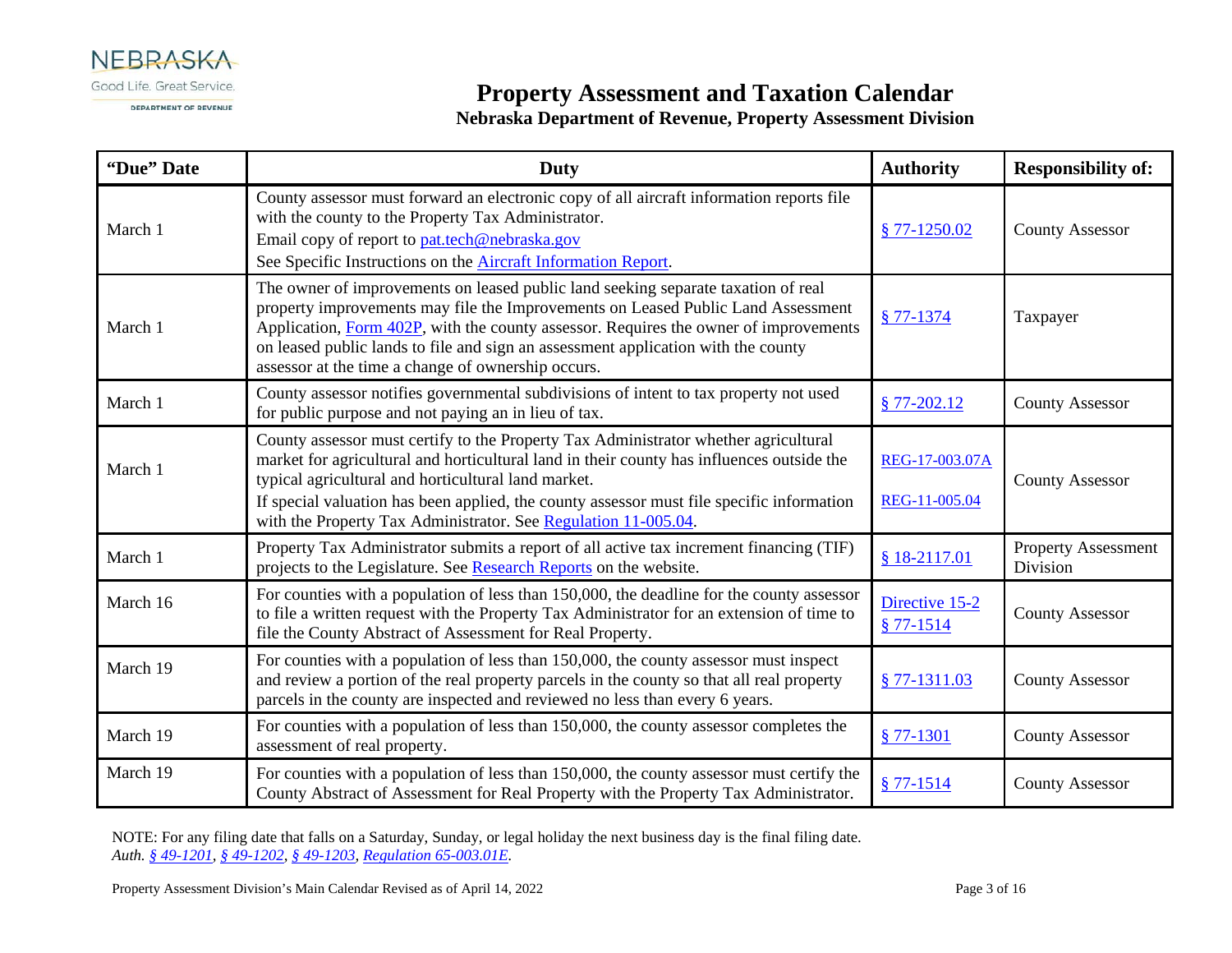

**Nebraska Department of Revenue, Property Assessment Division**

| "Due" Date | <b>Duty</b>                                                                                                                                                                                                                                                                                                         | <b>Authority</b>          | <b>Responsibility of:</b>               |
|------------|---------------------------------------------------------------------------------------------------------------------------------------------------------------------------------------------------------------------------------------------------------------------------------------------------------------------|---------------------------|-----------------------------------------|
| March 22   | For counties with a population of at least 150,000, the deadline for county assessor to<br>file a written request with the Property Tax Administrator for an extension of time to<br>file the County Abstract of Assessment for Real Property.                                                                      | $$77-1514$                | <b>County Assessor</b>                  |
| March 25   | For counties with a population of at least 150,000, the county assessor must inspect and<br>review a portion of the real property parcels in the county so that all real property<br>parcels in the county are inspected and reviewed no less than every 6 years.                                                   | $$77-1311.03$             | <b>County Assessor</b>                  |
| March 25   | For counties with a population of at least 150,000, the county assessor completes the<br>assessment of real property.                                                                                                                                                                                               | $$77-1301$                | <b>County Assessor</b>                  |
| March 25   | For counties with a population of at least 150,000, the county assessor must certify the<br>County Abstract of Assessment for Real Property with the Property Tax Administrator.                                                                                                                                    | $$77-1514$                | <b>County Assessor</b>                  |
| March 25   | County assessor may submit written comments to the Property Tax Administrator that<br>will become part of the Reports and Opinions.                                                                                                                                                                                 | REG-17-003.04             | <b>County Assessor</b>                  |
| April 1    | Last day for county assessor to mail a homestead exemption application to owners who<br>were granted an exemption in the preceding year. If homestead exemption notices<br>mailed on or before March 31 did not contain all statutorily required information, a<br>second notice must be sent on or before April 1. | $§ 77-3513$<br>§ 77-3514  | <b>County Assessor</b>                  |
| April 1    | First half of real and personal property taxes for the prior assessment year become<br>delinquent, if unpaid, in counties with a population greater than 100,000 (Douglas,<br>Lancaster, and Sarpy Counties).                                                                                                       | $$77-204$                 | Taxpayer                                |
| April 1    | Deadline for state, governmental subdivision, or lessee to protest determination of the<br>county assessor that property is not being used for a public purpose, to the county board<br>of equalization.                                                                                                            | $$77-202.12$              | State or<br>Governmental<br>Subdivision |
| April 1    | Deadline for disabled or blind veteran to file Exemption Application for Mobile Home,<br>Form 453.                                                                                                                                                                                                                  | § 77-202.25               | Taxpayer                                |
| April 7    | Property Tax Administrator provides Reports and Opinions (R&Os) for each county<br>regarding the level of value and quality of assessment to the Tax Equalization and<br>Review Commission (19 days from county abstract filing, March 19).                                                                         | $§ 77-1514$<br>$$77-5027$ | <b>Property Assessment</b><br>Division  |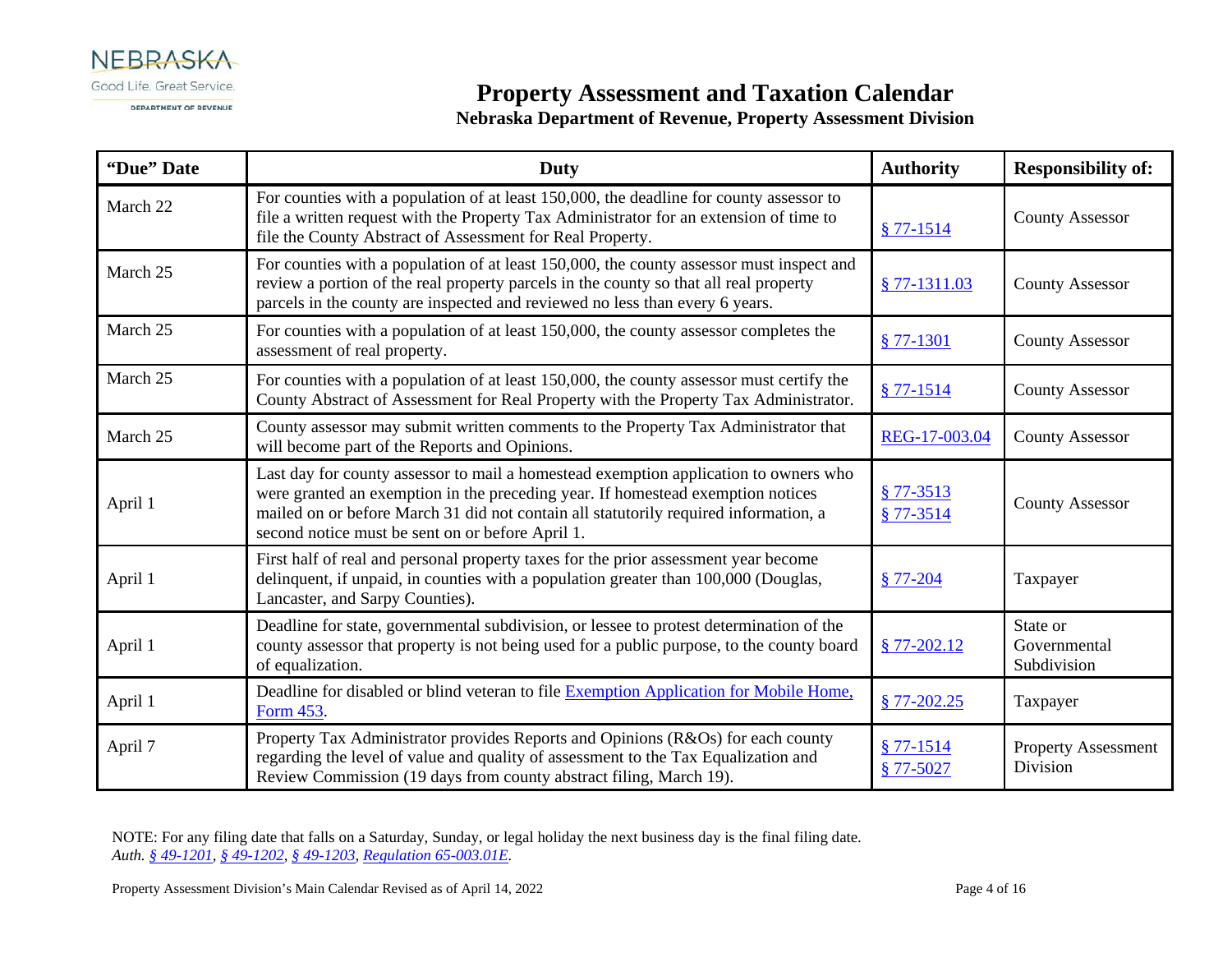

**Nebraska Department of Revenue, Property Assessment Division**

| "Due" Date | <b>Duty</b>                                                                                                                                                                                                                                                                                                                                                                                                             | <b>Authority</b>                                         | <b>Responsibility of:</b>                      |
|------------|-------------------------------------------------------------------------------------------------------------------------------------------------------------------------------------------------------------------------------------------------------------------------------------------------------------------------------------------------------------------------------------------------------------------------|----------------------------------------------------------|------------------------------------------------|
| April 9    | For counties with a population of at least 150,000, the Property Tax Administrator<br>provides R&Os for each county regarding the level of value and quality of assessment<br>to the Tax Equalization and Review Commission (15 days from county abstract filing,<br>March 25).                                                                                                                                         | $$77-1514$<br>§77-5027                                   | <b>Property Assessment</b><br>Division         |
| April 15   | Deadline to timely file income tax returns, for those homestead exemption applicants<br>who complete Part I of the Form $458$ Schedule I - Income Statement.<br>Internal Revenue Service (IRS) may grant extensions.                                                                                                                                                                                                    | Federal Law                                              | Homestead<br><b>Exemption Claimant</b>         |
| May 1      | Deadline for individuals to file the Nebraska Personal Property Return and Schedule<br>with the county assessor, without penalty.                                                                                                                                                                                                                                                                                       | $$77-1229$                                               | Taxpayer                                       |
| May 1      | Deadline for taxpayers, who have a signed agreement with the Department of Revenue,<br>to file a Claim for Personal Property Exemption and supporting schedules, Form 775P,<br>and/or Form 312P, and/or Form 1107P with the Tax Commissioner. Copies of these<br>forms must be filed with the county assessor of the county in which the project is<br>located.                                                         | $$77-4105(2)(c)$<br>$$77-5725(8)(d)$<br>$$77-6831(8)(d)$ | Taxpayer                                       |
| May 1      | First half of real and personal property taxes for prior assessment year become<br>delinquent, if unpaid, in counties with a population less than 100,000 (all counties<br>excluding Douglas, Lancaster, and Sarpy Counties).                                                                                                                                                                                           | $$77-204$                                                | Taxpayer                                       |
| May 1      | Deadline for County Board of Equalization to make decisions on protests of<br>governmental subdivisions regarding property they own but is not used for a public<br>purpose.                                                                                                                                                                                                                                            | $$77-202.12$                                             | County Board of<br>Equalization                |
| May 15     | Last day for the Tax Equalization and Review Commission to adjust the valuation of a<br>class or subclass of real property.                                                                                                                                                                                                                                                                                             | $$77-5028$                                               | Tax Equalization &<br><b>Review Commission</b> |
| May 30     | Deadline for the county treasurer and the county assessor to file an Amended<br>Homestead Exemption Summary Certificate, Form 458X, with the Tax Commissioner<br>for tax loss in the previous year to have the final one-sixth reimbursement payment<br>adjusted.<br>Note: Form 458X may be filed to reflect changes based on income or Tax<br>Commissioner action any time up to three years after the exemption year. | $$77-3517$<br><u>§77-3523</u>                            | County Assessor &<br><b>County Treasurer</b>   |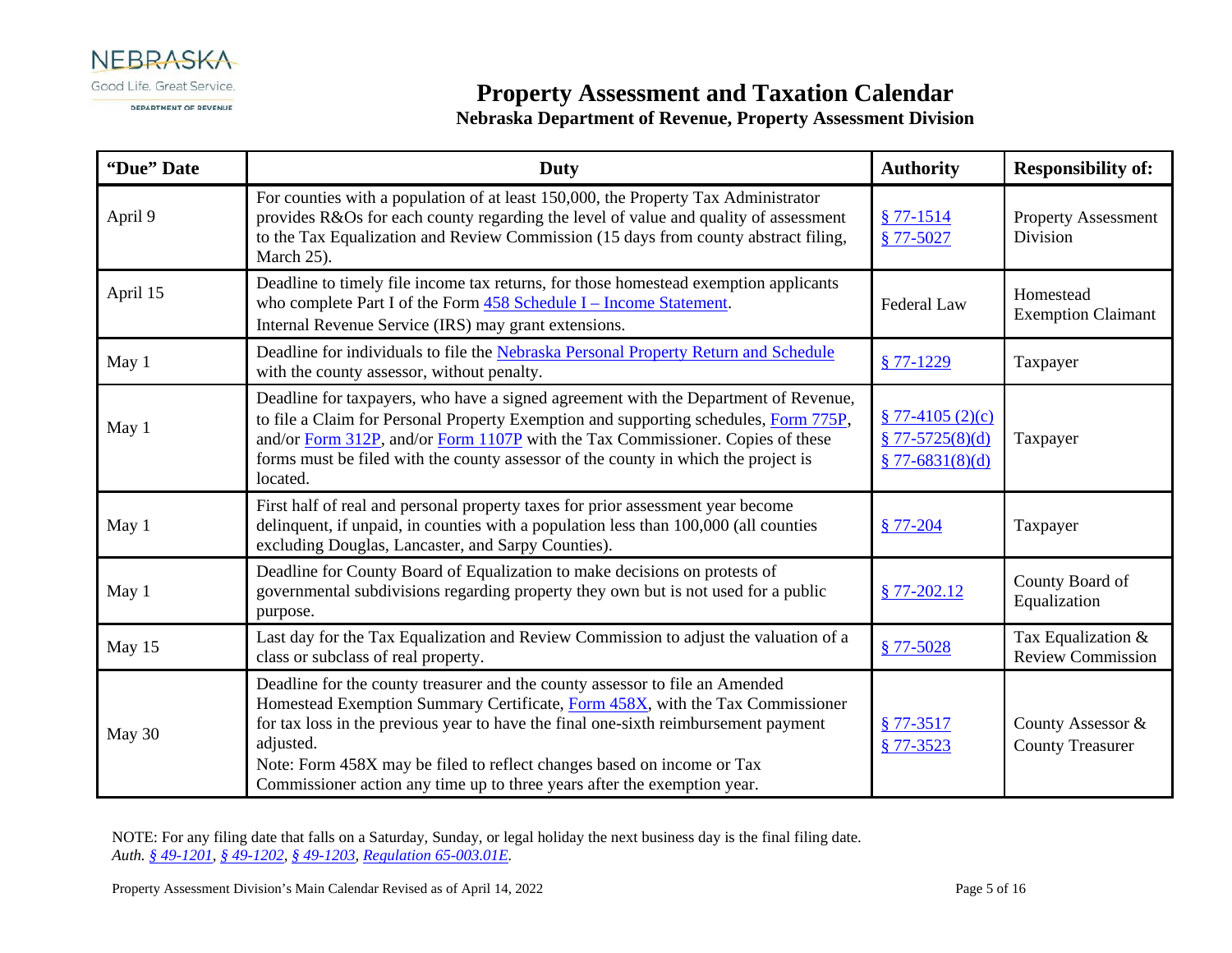

**Nebraska Department of Revenue, Property Assessment Division**

| "Due" Date                                             | Duty                                                                                                                                                                                                                                                                                                | <b>Authority</b> | <b>Responsibility of:</b>                |
|--------------------------------------------------------|-----------------------------------------------------------------------------------------------------------------------------------------------------------------------------------------------------------------------------------------------------------------------------------------------------|------------------|------------------------------------------|
| May 31                                                 | School system or county official may request corrections to school adjusted valuation<br>due to tax list corrections of the prior assessment year.                                                                                                                                                  | $$79-1016$       | School System or<br>County Official      |
| June 1                                                 | County assessor publishes a notice in the newspaper certifying that the assessment roll<br>is complete, notices of valuation changes have been mailed, and the final date for filing<br>valuation protests with the county board of equalization.                                                   | $§ 77-1315$      | <b>County Assessor</b>                   |
| June 1                                                 | County assessor sends notice of valuation change to the owner of record as of May 20<br>of any property that had an increase or decrease in value.<br>For counties with a population of at least 150,000, in addition to the preliminary notice                                                     | $$77-1315$       | <b>County Assessor</b>                   |
|                                                        | sent on or before January 15, the county assessor sends a final notice of valuation<br>change to the owner of record as of May 20 of any property that had an increase or<br>decrease in value.                                                                                                     |                  |                                          |
| June 1 to July 25                                      | County board of equalization holds hearings to review property valuation protests.<br>For counties with a population greater than 100,000, the county board of equalization<br>may adopt a resolution to extend the deadline to August 10 for reviewing and deciding<br>written valuation protests. | $$77-1502$       | County Board &<br><b>County Assessor</b> |
| June 1 to July 25<br>(Aug 10 for<br>extended counties) | County board of equalization meets and decides action for current-year real property<br>assessments that are overvalued or undervalued, and for omitted property that was<br>properly reported to the county assessor for the current year.                                                         | $$77-1504$       | County Board &<br><b>County Assessor</b> |
| June 1                                                 | Freeholders of land may file a petition with the local board to have land situated in an<br>existing school district attached to a different school district which is contiguous to that<br>land.                                                                                                   | $$79-458(1)$     | Taxpayer                                 |
| June 5                                                 | If the Tax Equalization & Review Commission ordered changes, the county assessor<br>recertifies the County Abstract of Assessment for Real Property with the Property Tax<br>Administrator.                                                                                                         | $$77-5029$       | <b>County Assessor</b>                   |
| June 6                                                 | County assessor mails assessment sales ratio statistics, as determined by the Tax<br>Equalization & Review Commission, to media and posts in the county assessor's office.                                                                                                                          | $$77-1315$       | <b>County Assessor</b>                   |
| June 15                                                | County assessor prepares a plan of assessment report, for the next 3 assessment years.                                                                                                                                                                                                              | §77-1311.02      | <b>County Assessor</b>                   |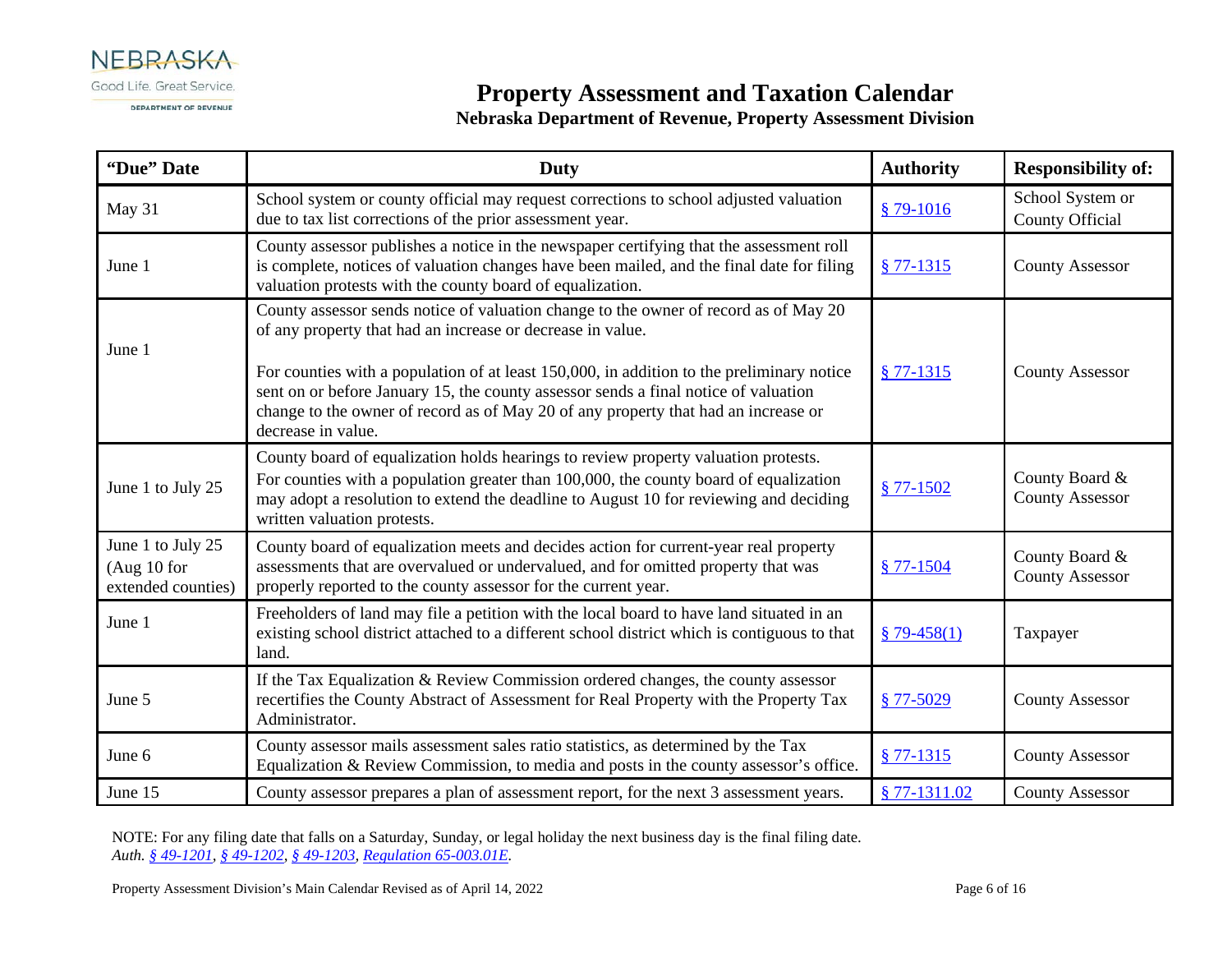

**Nebraska Department of Revenue, Property Assessment Division**

| "Due" Date | <b>Duty</b>                                                                                                                                                                                                                                                                                                                                                                                         | <b>Authority</b>                         | <b>Responsibility of:</b>                   |
|------------|-----------------------------------------------------------------------------------------------------------------------------------------------------------------------------------------------------------------------------------------------------------------------------------------------------------------------------------------------------------------------------------------------------|------------------------------------------|---------------------------------------------|
| June 30    | Deadline for filing Homestead Exemption Application Form 458, with the county<br>assessor.                                                                                                                                                                                                                                                                                                          | $$77-3512$                               | Homestead<br><b>Exemption Claimant</b>      |
| June 30    | Deadline for late application to the county assessor and written request to the county<br>board of equalization for waiver of late filing of permissive exemptions<br>(Forms 451 or 451A).                                                                                                                                                                                                          | $$77-202.01$                             | Organizations and<br><b>County Assessor</b> |
| June 30    | Deadline for an individual to file a property valuation protest with the county clerk.                                                                                                                                                                                                                                                                                                              | $$77-1502$                               | Taxpayer                                    |
| June 30    | Deadline for an individual to file a personal property valuation protest with the county<br>clerk for personal property returns filed from January 1 through May 1.                                                                                                                                                                                                                                 | $$77-1502$                               | Taxpayer                                    |
| June 30    | Deadline for filing Special Valuation Application for Agricultural or Horticultural Use<br>(Special Valuation), Form 456.                                                                                                                                                                                                                                                                           | $§ 77-1345$                              | Taxpayer                                    |
| June 30    | Last day to add personal property value with a 10% penalty.                                                                                                                                                                                                                                                                                                                                         | $$77-1233.04$                            | Taxpayer &<br><b>County Assessor</b>        |
| June 30    | Last day for a calamity to occur, which would allow a property owner to file a<br>Destroyed Real Property, Form 425 for consideration by the County Board of<br>Equalization for a reassessment value to the property's assessed value for<br>current year                                                                                                                                          | $$77-1307$                               | Taxpayer                                    |
| June 30    | Deadline for claimant to file a Physician's Certification for Late Homestead Exemption<br>Filing, Form 458L.                                                                                                                                                                                                                                                                                        | $$77-3512$<br>$$77-3513$<br>§ 77-3514.01 | Homestead<br><b>Exemption Claimant</b>      |
| June 30    | If the application for homestead was rejected based on value, the complaint must be<br>filed by June 30. The County Board of Equalization may, by majority vote, extend such<br>deadline to July 20. If the application for homestead was rejected on any other basis, the<br>complaint must be filed within 30 days from receipt of the notice from the county<br>assessor showing such rejection. | $$77-3519$                               | Taxpayer                                    |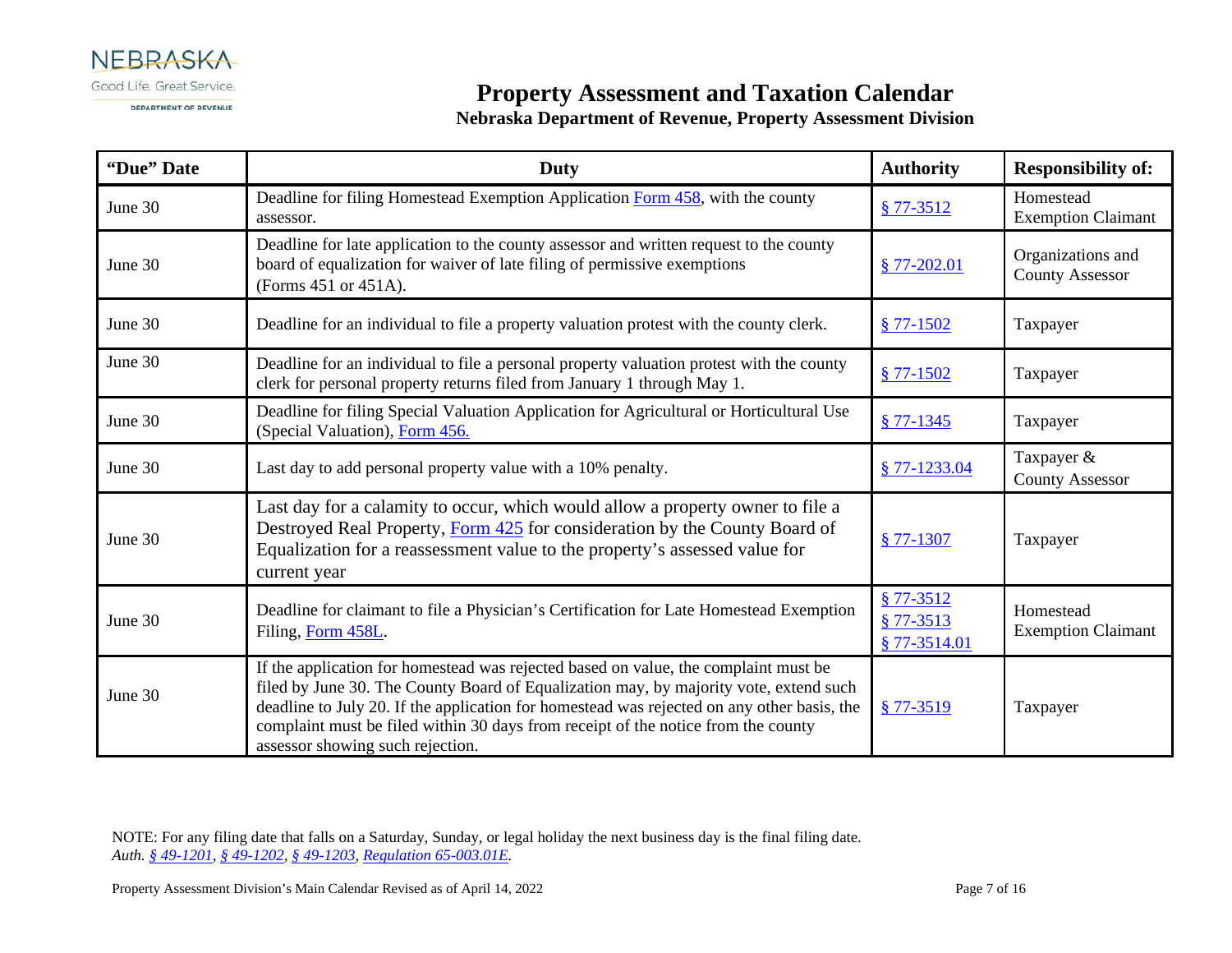

#### **Nebraska Department of Revenue, Property Assessment Division**

| "Due" Date | Duty                                                                                                                                                                                                                                                                                                                                                  | <b>Authority</b>           | <b>Responsibility of:</b>                                |
|------------|-------------------------------------------------------------------------------------------------------------------------------------------------------------------------------------------------------------------------------------------------------------------------------------------------------------------------------------------------------|----------------------------|----------------------------------------------------------|
| June 30    | Last day for annexations for the political subdivisions to be considered in the taxable<br>valuation of the subdivisions for the current year, except for metropolitan city.<br>Annexation by political subdivisions on or after July 1 will be considered in the<br>following year's taxable valuations.                                             | $$13-509$                  | County Assessor &<br>Political<br>Subdivisions           |
| June 30    | Last day to file late homestead application by owner whose spouse became deceased<br>during the year for which the exemption is requested. Late application must be<br>accompanied by deceased spouse's death certificate.                                                                                                                            | $$77-3512$<br>§ 77-3514.01 | Taxpayer                                                 |
| July 1     | Last day for county treasurer to return unused real property tax credit monies and<br>submit an electronic report, Form 403, with the Property Tax Administrator indicating<br>the amounts of funds distributed to each taxing unit, collection fee retained, and amount<br>of unused credit money returned. Email report to pat.reports@nebraska.gov | $$77-4212$                 | <b>County Treasurer</b>                                  |
| July 1     | From this date forward, added personal property value is subject to a 25% penalty.                                                                                                                                                                                                                                                                    | § 77-1233.04               | Taxpayer &<br><b>County Assessor</b>                     |
| July 1     | Deadline for filing a permissive exemption application for property that is newly<br>acquired or converted to an exempt use.                                                                                                                                                                                                                          | $$77-202.03$               | Taxpayer                                                 |
| July 1     | Owner of a rent-restricted housing project must file an income and expense statement<br>electronically, on a form prescribed by the Tax Commissioner, with the Rent-Restricted<br>Housing Projects Valuation Committee.                                                                                                                               | $$77-1333$                 | Taxpayer                                                 |
| July 15    | County assessor approves or denies Special Valuation applications and notifies<br>applicant on or before July 22.                                                                                                                                                                                                                                     | § 77-1345.01               | <b>County Assessor</b>                                   |
| July 15    | Local board (county assessor, clerk, and treasurer) must hold a hearing and approve or<br>deny freeholder petitions filed on or before June 1.                                                                                                                                                                                                        | $§ 79-458(3)$              | County Assessor,<br>Clerk, & Treasurer                   |
| July 15    | Last day for owner of real property destroyed by a calamity to file a Destroyed Real<br>Property Report, Form 425 with County Clerk and County Assessor.                                                                                                                                                                                              | $$77-1308$                 | Taxpayer                                                 |
| July 20    | Last day for claimants to file a Homestead Exemption Application Form 458. An<br>extension is subject to approval by the county board.                                                                                                                                                                                                                | $$77-3512$                 | Homestead<br><b>Exemption Claimant</b><br>& County Board |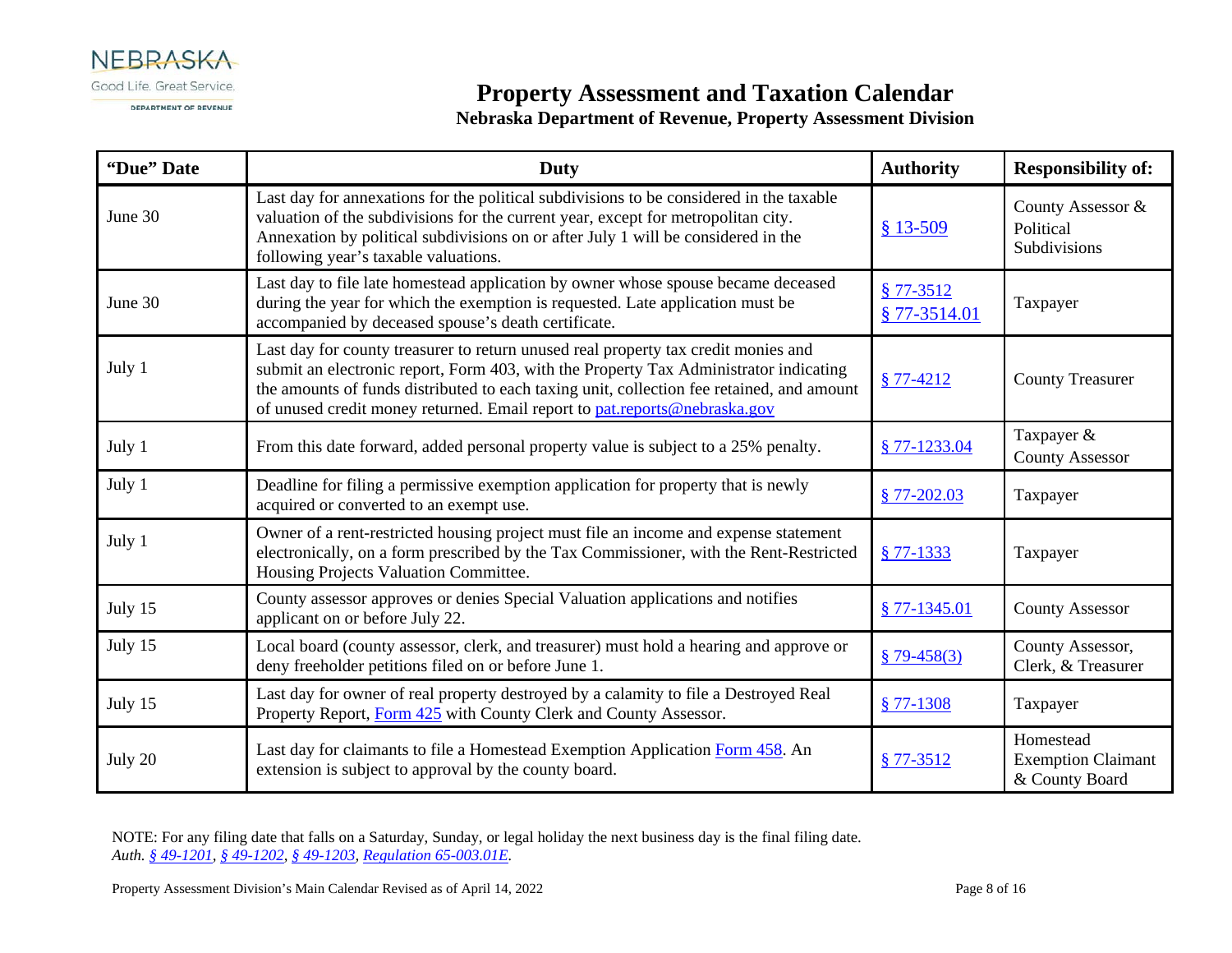

**Nebraska Department of Revenue, Property Assessment Division**

| "Due" Date                                                            | Duty                                                                                                                                                                                                                                                                                                                                                  | <b>Authority</b>           | <b>Responsibility of:</b>                |
|-----------------------------------------------------------------------|-------------------------------------------------------------------------------------------------------------------------------------------------------------------------------------------------------------------------------------------------------------------------------------------------------------------------------------------------------|----------------------------|------------------------------------------|
| July 22                                                               | County assessor sends notice of approval or denial to the Special Valuation applicants.                                                                                                                                                                                                                                                               | $$77-1345.01(1)$           | <b>County Assessor</b>                   |
| July 22                                                               | County board of equalization sends property valuation notice of special valuation to the<br>owner of agricultural land and horticultural land whose special valuation application has<br>been approved.                                                                                                                                               | $$77-1345.01(2)$           | <b>County Board</b>                      |
| July 25<br>(Aug 10 for<br>extended counties)                          | County board of equalization must finalize decisions on or before July 25, regarding<br>individual protests.<br>If July 25 falls on a Saturday, Sunday, or legal holiday the decision must be made prior<br>to July 25.                                                                                                                               | $$77-1502$                 | County Board &<br><b>County Assessor</b> |
| July 25<br>(Aug 10 for<br>extended counties)                          | County board of equalization must finalize decisions for current-year real property<br>assessments that are overvalued or undervalued, and for omitted property that was<br>properly reported to the county assessor for the current year.<br>If July 25 falls on a Saturday, Sunday, or legal holiday the decision must be made prior<br>to July 25. | § 77-1504                  | County Board &<br><b>County Assessor</b> |
| July 25                                                               | County board of equalization must finalize decision on or before July 25, regarding<br>destroyed real property report (August 10 for extended counties). If July 25 falls on a<br>Saturday, Sunday, or legal holiday the decision must be made prior to July 25                                                                                       | $$77-1309$                 | <b>County Board</b>                      |
| July 26                                                               | County board of equalization may petition the Tax Equalization and Review<br>Commission for an adjustment to the valuation of a class or subclass of property.<br>Counties that have extended the protest period waive any right to petition for an<br>adjustment to a class or subclass of real property.                                            | § 77-1504.01<br>$$77-1502$ | County Board                             |
| July 26 to Aug 24<br>(July 26 to Sept 10<br>for extended<br>counties) | Taxpayer may file an appeal of the final action of the county board of equalization with<br>the Tax Equalization and Review Commission. (on or before September 10 for<br>extended counties).                                                                                                                                                         | $$77-1510$                 | Taxpayer                                 |
| July 31                                                               | Last day for county assessors to send claimants a Notice of Rejection of Homestead<br>Exemption, Form 458R, for most cases.                                                                                                                                                                                                                           | $$77-3516$                 | <b>County Assessor</b>                   |
| July 31                                                               | County assessor files a 3-year plan of assessment with the county board of equalization.                                                                                                                                                                                                                                                              | $$77-1311.02$              | <b>County Assessor</b>                   |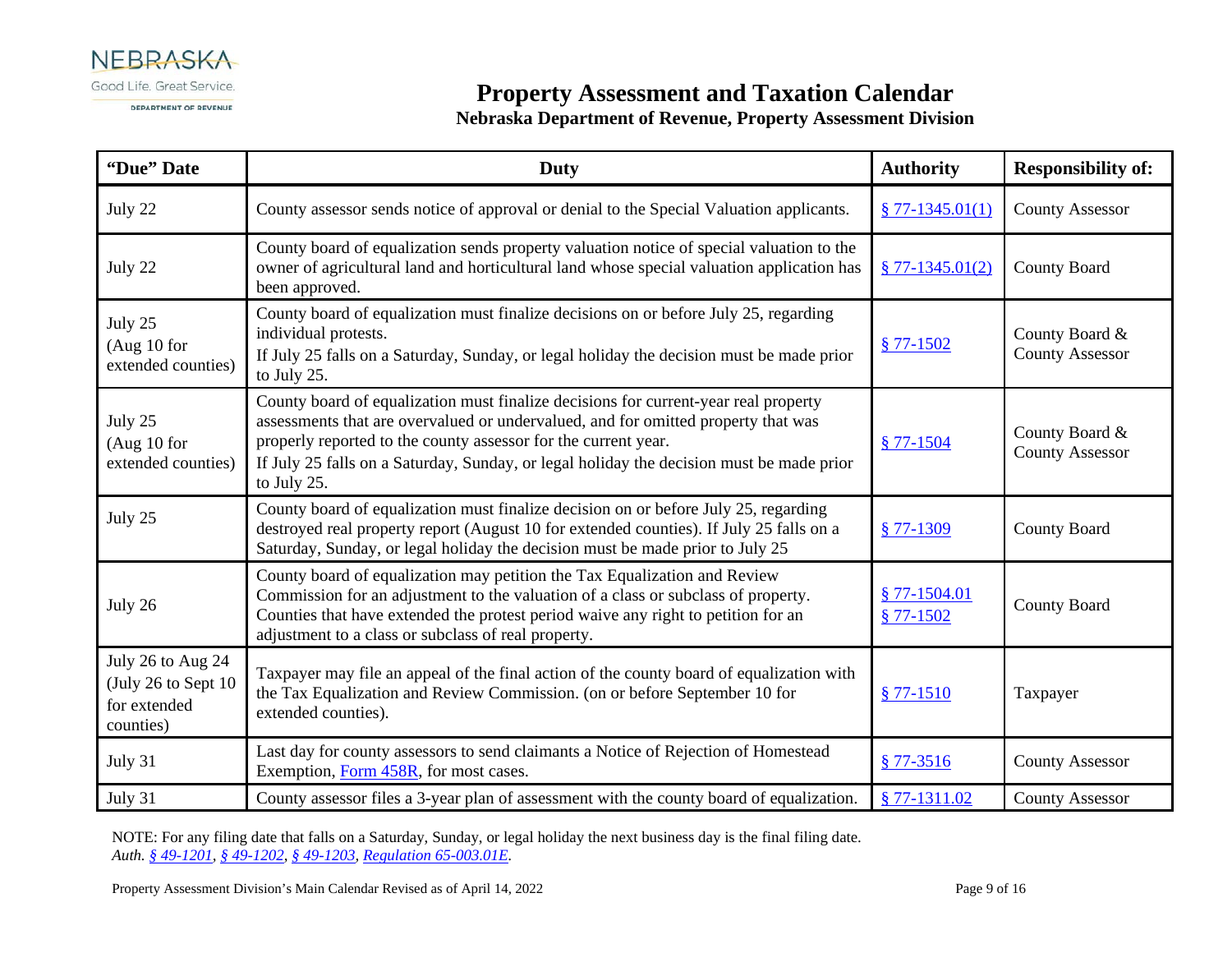

#### **Nebraska Department of Revenue, Property Assessment Division**

| "Due" Date                                          | <b>Duty</b>                                                                                                                                                                                                                                                                                                                                                                                | <b>Authority</b>                     | <b>Responsibility of:</b>                                   |
|-----------------------------------------------------|--------------------------------------------------------------------------------------------------------------------------------------------------------------------------------------------------------------------------------------------------------------------------------------------------------------------------------------------------------------------------------------------|--------------------------------------|-------------------------------------------------------------|
| July 31                                             | Last day for annexations by a city of the metropolitan class for the political subdivisions<br>to be considered in the taxable valuation of the subdivisions for the current year. All<br>other city classes have a filing deadline of on or before July 1. Annexation by political<br>subdivisions on or after August 1 will be considered in the following year's taxable<br>valuations. | $$13-509$                            | County Assessor &<br>Political<br>Subdivisions              |
| August 1                                            | Last day for the county assessor to forward approved Homestead Exemption<br>Application or Certification of Status, Forms 458, with Disability Certifications,<br>Forms 458B, or Veterans Affairs Letters, and Form 458 Schedule I Income Statements<br>to the Tax Commissioner.                                                                                                           | $$77-3517$                           | <b>County Assessor</b>                                      |
| August 1                                            | County assessor reviews the ownership and use of all cemetery real property and reports<br>this review to the county board of equalization.                                                                                                                                                                                                                                                | $$77-202.10$                         | <b>County Assessor</b>                                      |
| August 1                                            | Last day for political subdivision to submit a preliminary request for levy allocation to<br>the county board or city.                                                                                                                                                                                                                                                                     | §77-3443                             | Political<br>Subdivisions                                   |
| August 1                                            | City or community redevelopment authority (CRA) files Notice to Divide Tax for<br>Community Redevelopment Project, (i.e., Tax Increment Financing Project - TIF), with<br>the county assessor.                                                                                                                                                                                             | $$18-2147(3)$                        | City or CRA                                                 |
| August 1                                            | Property Tax Administrator certifies to the Tax Equalization and Review Commission<br>that the county assessor implemented the issued equalization orders.                                                                                                                                                                                                                                 | $$77-5029$                           | <b>Property Assessment</b><br>Division                      |
| August 1                                            | Tax Commissioner certifies exempt personal property for Employment & Investment<br>Growth Act (Form 775P) and Nebraska Advantage Act (Form 312P) and notifies<br>taxpayers and affected county assessors.                                                                                                                                                                                  | $$77-4105(2)(c)$<br>$$77-5725(8)(d)$ | Tax Commissioner/<br><b>Property Assessment</b><br>Division |
| August 1                                            | Second half of real and personal property taxes for prior assessment year become<br>delinquent, if unpaid, in counties with a population greater than 100,000 (Douglas,<br>Lancaster, and Sarpy Counties).                                                                                                                                                                                 | $$77-204$                            | Taxpayer                                                    |
| August 2<br>(August 18 for<br>extended<br>counties) | County clerk mails the notice of county board of equalization decision to the protestor.                                                                                                                                                                                                                                                                                                   | $$77-1502(4)$                        | <b>County Clerk</b>                                         |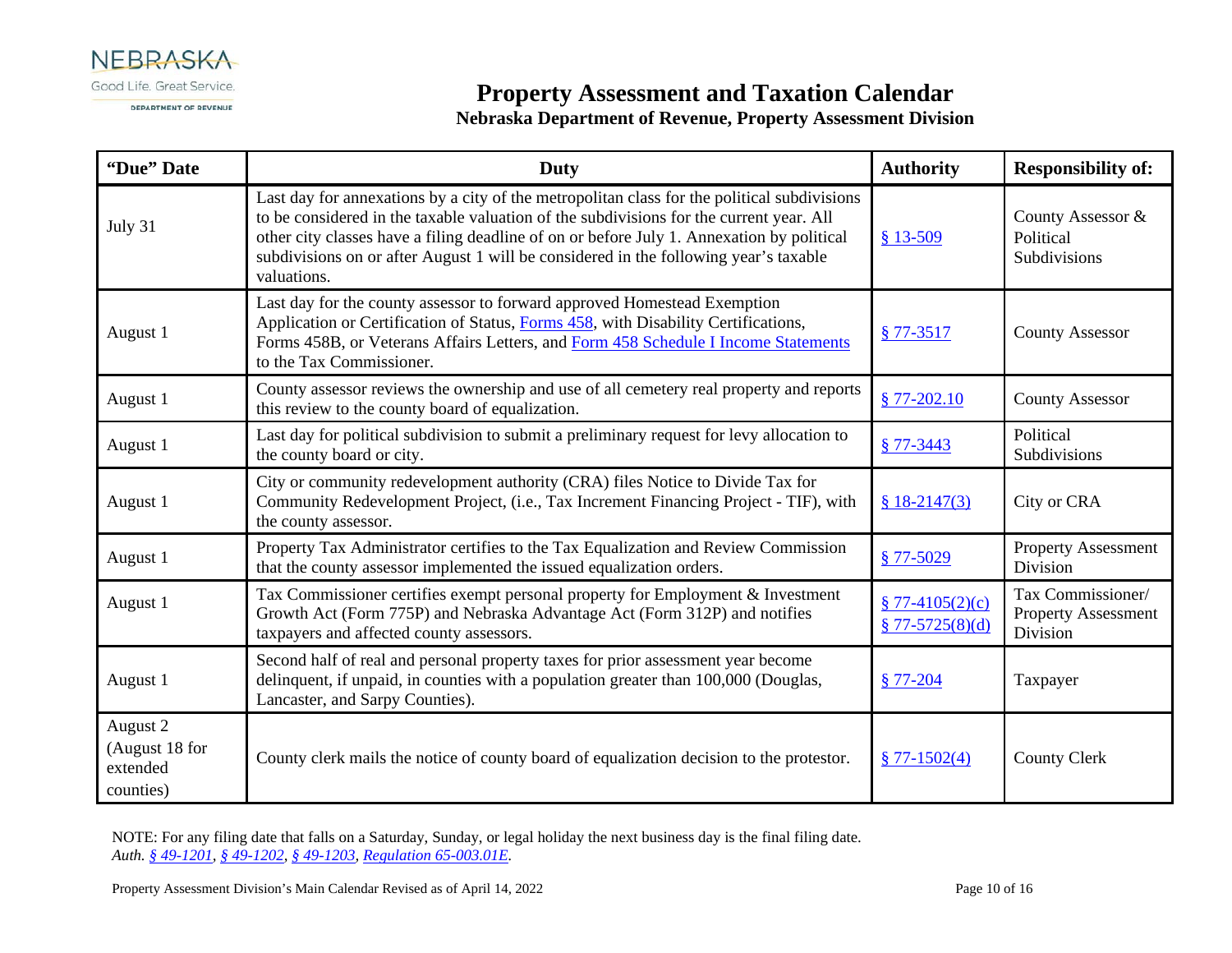

**Nebraska Department of Revenue, Property Assessment Division**

| "Due" Date | Duty                                                                                                                                                                                                                                                                                                                                                                                                                                                        | <b>Authority</b>                     | <b>Responsibility of:</b>                      |
|------------|-------------------------------------------------------------------------------------------------------------------------------------------------------------------------------------------------------------------------------------------------------------------------------------------------------------------------------------------------------------------------------------------------------------------------------------------------------------|--------------------------------------|------------------------------------------------|
| August 10  | Last day for the Tax Equalization and Review Commission to hear and act on the<br>county board of equalization petition.                                                                                                                                                                                                                                                                                                                                    | § 77-1504.01                         | Tax Equalization &<br><b>Review Commission</b> |
| August 10  | Last day for the Tax Equalization and Review Commission to set the equalization rate<br>for the real property of centrally assessed railroads and public service entities.                                                                                                                                                                                                                                                                                  | § 77-5022                            | Tax Equalization &<br><b>Review Commission</b> |
| August 10  | Property Tax Administrator certifies the distributed taxable value of centrally assessed<br>property to the county assessors.                                                                                                                                                                                                                                                                                                                               | $$77-5030$                           | Property Assessment<br>Division                |
| August 15  | Approved freeholder petitions filed on or before June 1 of the current year become<br>effective.                                                                                                                                                                                                                                                                                                                                                            | $§ 79-458(3)$                        | County Assessor,<br>Clerk, & Treasurer         |
| August 15  | County assessor approves or denies homestead exemption applications based on<br>ownership and occupancy from January 1 through this date.                                                                                                                                                                                                                                                                                                                   | $$77-3502$<br>$$77-3516$             | <b>County Assessor</b>                         |
| August 15  | Deadline for the county board of equalization to hear and certify its decision on late<br>filed permissive exemptions. Approval of late filing waiver by the board is required.                                                                                                                                                                                                                                                                             | $$77-202.02$                         | <b>County Board</b>                            |
| August15   | Deadline for homestead exemption claimants to file an Application for Transfer,<br>Form 458T, or within thirty days after receiving a notice of rejection.                                                                                                                                                                                                                                                                                                  | §77-3509.01                          | Homestead<br><b>Exemption Claimant</b>         |
| August 15  | Department of Revenue, on behalf of Rent-Restricted Housing Projects Committee,<br>distributes income and expense statements as filed by rent-restricted housing projects to<br>county assessors of each county in which a rent-restricted housing project is located.                                                                                                                                                                                      | § 77-1333                            | Department of<br>Revenue for<br>the Committee  |
| August 20  | County Assessors certify taxable valuations and growth value, if applicable, to political<br>subdivisions. County assessor certifies current valuations for each TIF project to the city<br>or community redevelopment authority (CRA) and to the county treasurer. The<br>certification of taxable valuations may be made to political subdivisions by mail (if<br>requested), email, or notice that the values are posted on the county assessor website. | $$13-509$<br>$$13-518$<br>$$18-2148$ | <b>County Assessor</b>                         |
| August 20  | County assessor certifies the School District Taxable Value Report to the Property Tax<br>Administrator.                                                                                                                                                                                                                                                                                                                                                    | $$79-1016$                           | <b>County Assessor</b>                         |
| August 20  | If the Tax Equalization and Review Commission orders changes for county board of<br>equalization petitions, the county assessor recertifies the County Abstract of Assessment<br>Report for Real Property with the Property Tax Administrator.                                                                                                                                                                                                              | $$77-1504.01$                        | <b>County Assessor</b>                         |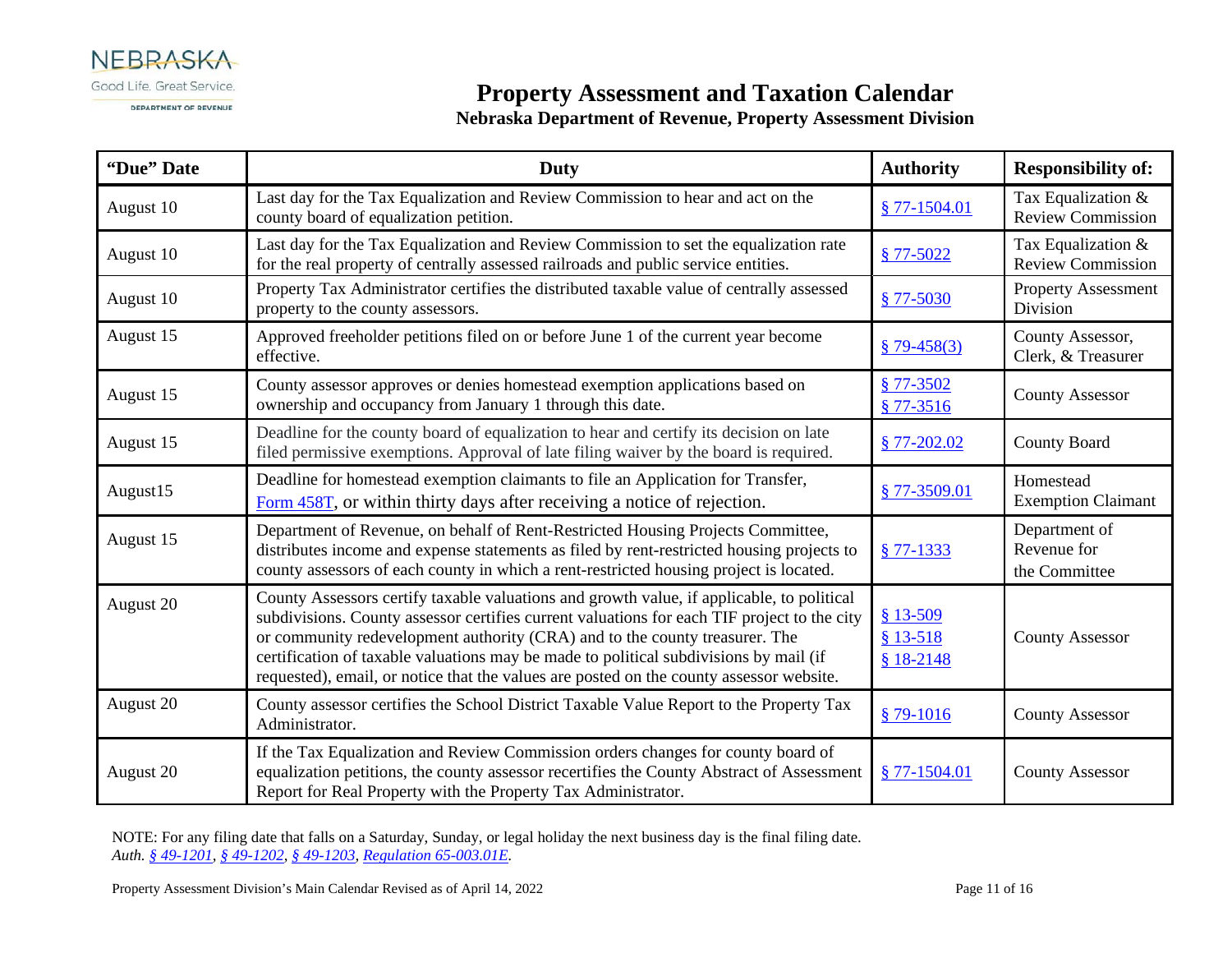

DEPARTMENT OF REVENUE

# **Property Assessment and Taxation Calendar**

**Nebraska Department of Revenue, Property Assessment Division**

| "Due" Date                                          | Duty                                                                                                                                                                                                                                                                                                        | <b>Authority</b>            | <b>Responsibility of:</b>                   |
|-----------------------------------------------------|-------------------------------------------------------------------------------------------------------------------------------------------------------------------------------------------------------------------------------------------------------------------------------------------------------------|-----------------------------|---------------------------------------------|
| August 24<br>(Sept 10)<br>for extended<br>counties) | Last day for a taxpayer to file an appeal of the final action of the county board of<br>equalization with the Tax Equalization and Review Commission (on or before<br>September 10 for extended counties).                                                                                                  | $$77-1510$                  | Taxpayer                                    |
| August 31                                           | Annual inventory statement of all county personal property in the custody of the county<br>official's office filed with the county board.                                                                                                                                                                   | $$23-347$                   | County Official                             |
| August 31                                           | County assessor may amend the School District Taxable Value Report for corrections or<br>errors.                                                                                                                                                                                                            | $$79-1016$                  | <b>County Assessor</b>                      |
| September 1                                         | Second half of real and personal property taxes for prior assessment year become<br>delinquent if unpaid, in counties with a population less than 100,000 (all counties<br>excluding Douglas, Lancaster, and Sarpy Counties).                                                                               | $$77-204$                   | Taxpayer                                    |
| September 1                                         | After the county board of equalization actions, the county assessor determines the<br>average residential value for homestead exemption and certifies the Homestead<br>Exemption Certification of Average Assessed Value of Single-Family Residential<br>Property, Form 458V, to the Department of Revenue. | $$77-3506.02$               | <b>County Assessor</b>                      |
| September 1                                         | No final levy allocation changed after this date, except by agreement between a levying<br>authority and political subdivision.                                                                                                                                                                             | $§ 77 - 3443$               | County Board &<br>Political<br>Subdivisions |
| September 10                                        | Last day for a taxpayer to file an appeal of the final action of the county board of<br>equalization with the Tax Equalization and Review Commission, for counties that<br>adopted a resolution to extend the deadline for hearing protests.                                                                | $$77-1510$                  | Taxpayer                                    |
| September 15<br>(Sept 30 for<br>extended counties)  | Last day for a county board of equalization decision on protests of a county board of<br>equalization action relating to undervalued or overvalued property.                                                                                                                                                | $$77-1504$                  | <b>County Board</b>                         |
| September 15                                        | Property Tax Administrator certifies the amount of the real property tax credit and the<br>agricultural land tax credit to the State Treasurer and to each county.                                                                                                                                          | § 77-4212<br>Directive 21-1 | <b>Property Assessment</b><br>Division      |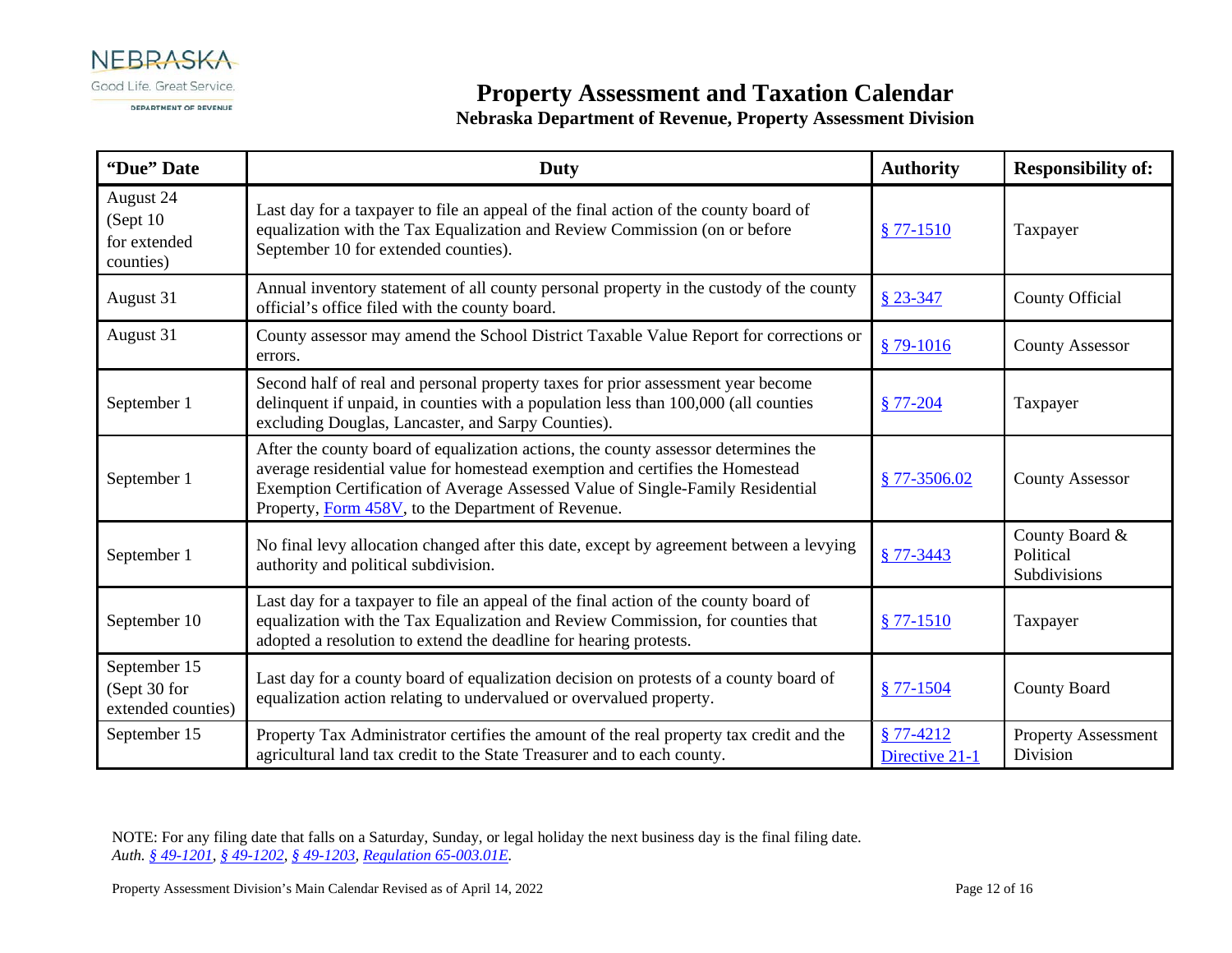

#### **Nebraska Department of Revenue, Property Assessment Division**

| "Due" Date                                          | Duty                                                                                                                                                                                                                   | <b>Authority</b>        | <b>Responsibility of:</b>              |
|-----------------------------------------------------|------------------------------------------------------------------------------------------------------------------------------------------------------------------------------------------------------------------------|-------------------------|----------------------------------------|
| September 17<br>through 29                          | Any county, city, school district, or community college seeking to increase its property<br>tax request by more than the allowable growth percentage, shall have a joint public<br>hearing before adopting the budget. | $$77-1632$              | Political<br>Subdivisions              |
| September 20                                        | Budgets must be final and filed with the levying board and the State Auditor.                                                                                                                                          | $$13-508$               | Political<br>Subdivisions              |
| September 30                                        | County board of equalization completes and publishes a list of permissive exemptions,<br>including cemeteries.                                                                                                         | $$77-202.03(5)$         | <b>County Board</b>                    |
| October 9                                           | Last day for voter approval to exceed levy limits or final levy allocation at election or<br>"town hall meeting."                                                                                                      | § 77-3444               | Taxpayer                               |
| October 10                                          | Property Tax Administrator certifies the school adjusted valuations to Department of<br>Education, school systems, and county assessors.                                                                               | $$79-1016$              | <b>Property Assessment</b><br>Division |
| October 13                                          | Political subdivisions forward the resolution setting a tax request different from the<br>prior year to the county clerk.                                                                                              | $$77-1632$              | Political<br>Subdivisions              |
| October 20                                          | Levy date. Last day for the county board of equalization to set tax rates/levies.                                                                                                                                      | $$77-1601$<br>§ 77-3443 | <b>County Board</b>                    |
| October 15<br>(October 30 for<br>extended counties) | Last day for a taxpayer to file an appeal of the county board of equalization decision<br>relating to undervalued or overvalued property with the Tax Equalization and Review<br>Commission.                           | $$77-1504$              | Taxpayer                               |
| October 31                                          | County assessor submits a copy of the 3-year plan of assessment, and any amendments,<br>to the Department of Revenue.                                                                                                  | § 77-1311.02            | <b>County Assessor</b>                 |
| November                                            | The rent-restricted housing projects valuation committee meets annually in November<br>to examine the information on rent-restricted housing projects to calculate a market-<br>derived capitalization rate.           | § 77-1333               | Appointed<br>Committee members         |
| November 1                                          | Last day for the Tax Commissioner to certify qualified homestead exemption applicant<br>income determinations to the county assessor.                                                                                  | $$77-3517$              | <b>Tax Commissioner</b>                |
| November 1                                          | Last date for the County Board of Equalization to send an electronic copy of the list of<br>real property exemptions and a copy of the proof of publication to the Property Tax<br>Administrator.                      | $$77-202.03(5)$         | <b>County Board</b>                    |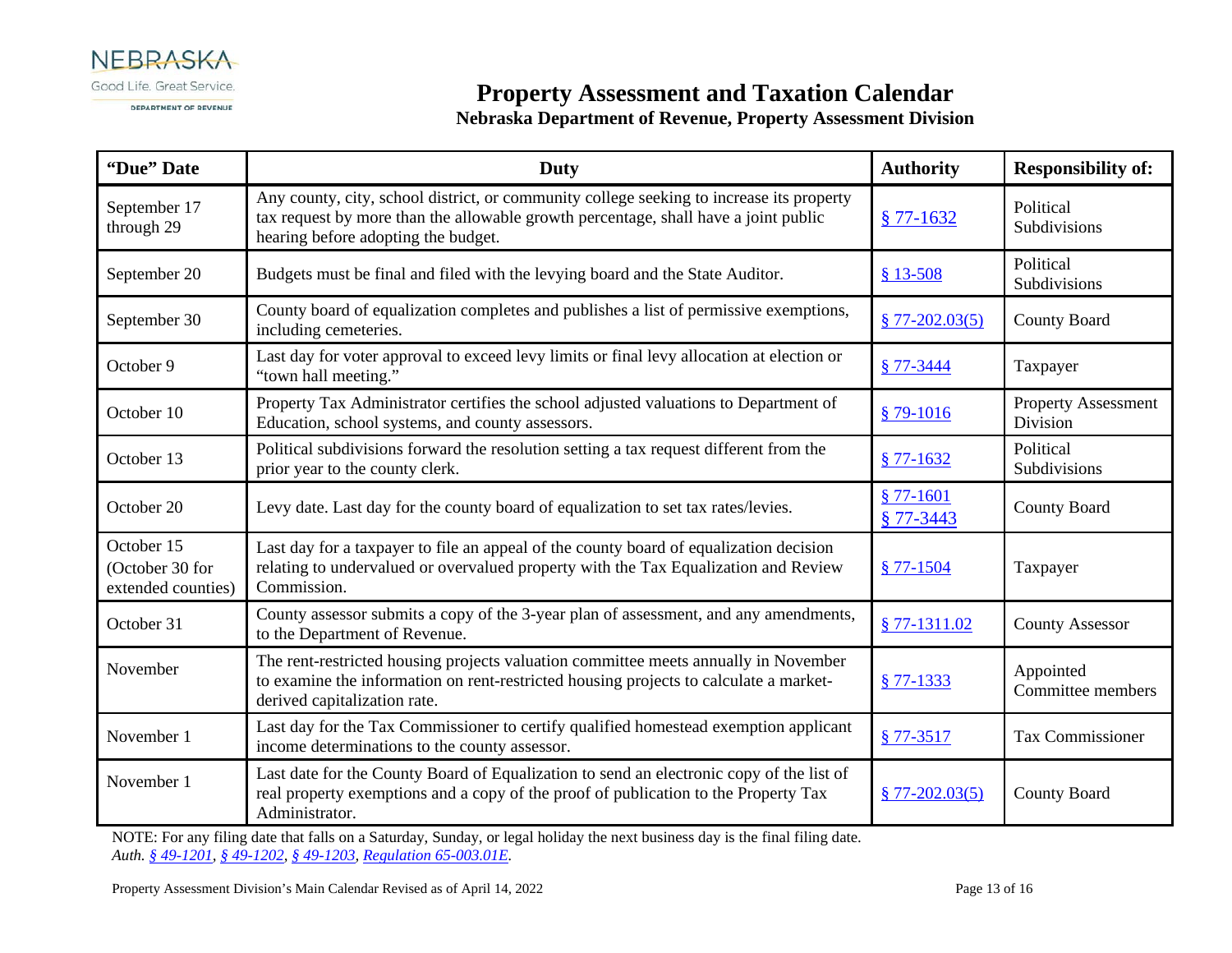

**Nebraska Department of Revenue, Property Assessment Division**

| "Due" Date  | Duty                                                                                                                                                                                                                                                                                                                                                | <b>Authority</b> | <b>Responsibility of:</b>                    |
|-------------|-----------------------------------------------------------------------------------------------------------------------------------------------------------------------------------------------------------------------------------------------------------------------------------------------------------------------------------------------------|------------------|----------------------------------------------|
| November 5  | Last day for the county board of equalization to correct levies/tax rates as a result of<br>clerical error.                                                                                                                                                                                                                                         | $$77-1601$       | <b>County Board</b>                          |
| November 10 | Deadline for a school system to file an appeal with the Tax Commissioner for the school<br>adjusted value certified for use in the school aid formula.                                                                                                                                                                                              | $$79-1016$       | School Official                              |
| November 10 | Deadline for a school district official or county official to file a written request with the<br>Tax Commissioner for correction of the school adjusted valuation due to clerical error<br>or special valuation additions.                                                                                                                          | $$79-1016$       | County Official or<br>School Official        |
| November 15 | Deadline for an organization to file a permissive exemption application for property it<br>purchased between July 1 and levy date, that had previously been granted an exemption.                                                                                                                                                                   | § 77-202.03      | Taxpayer                                     |
| November 22 | County assessor must complete the tax list (real and personal property) and deliver it to<br>the county treasurer, along with a signed warrant for collection of taxes. The county<br>assessor is no longer required to set up a controlling account to record monthly tax<br>collections as shown by the records in the county treasurer's office. | $$77-1616$       | <b>County Assessor</b>                       |
| November 30 | Deadline for county assessors and treasurers to certify to the Tax Commissioner the<br>Homestead Exemption Summary Certificate, Form 458S, for tax loss due to homestead<br>exemptions for the current tax year. The signatures of both the county assessor and the<br>county treasurer are required.                                               | $$77-3523$       | <b>County Assessor</b><br>& County Treasurer |
| December 1  | County assessors file the Certificate of Taxes Levied Report (CTL) with the Property<br>Tax Administrator.                                                                                                                                                                                                                                          | $$77-1613.01$    | <b>County Assessor</b>                       |
| December 1  | City or community redevelopment authority (CRA) files a report with the Property Tax<br>Administrator for approved tax increment financing (TIF) projects.                                                                                                                                                                                          | $$18-2117.01$    | City or CRA                                  |
| December 1  | Last day for the Property Tax Administrator to forward a copy of the rent-restricted<br>housing projects valuation committee annual report to each county assessor to use in<br>determining the value of rent-restricted housing projects.                                                                                                          | $$77-1333$       | <b>Property Assessment</b><br>Division       |
| December 1  | Deadline for county assessors to ensure the sales data contained in the state sales file is<br>accurate and all sales received by the county for the current study period are transferred<br>into the state sales file.                                                                                                                             | Directive 12-05  | <b>County Assessors</b>                      |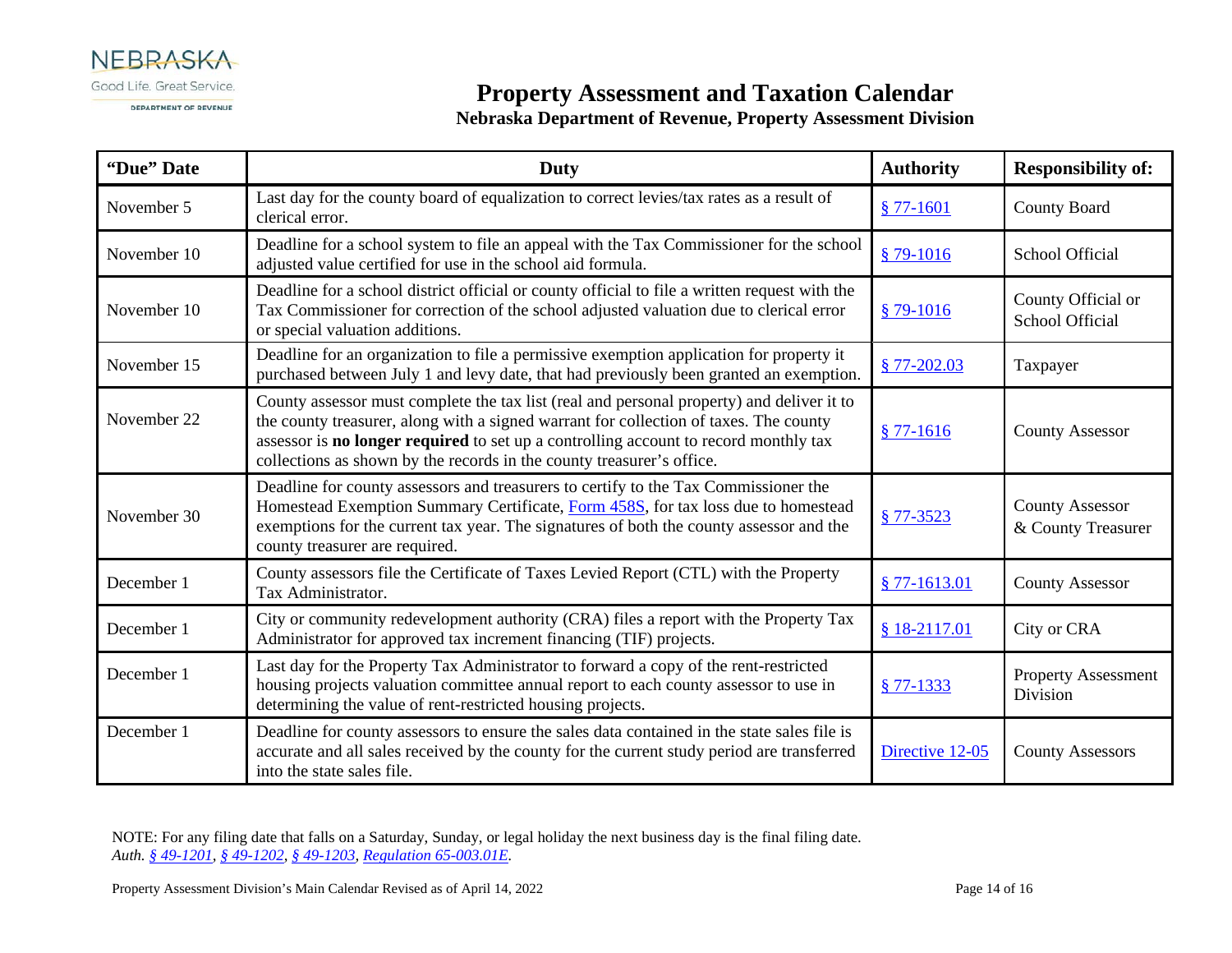

**Nebraska Department of Revenue, Property Assessment Division**

| "Due" Date               | <b>Duty</b>                                                                                                                                                                                                                                                                                                                                                                                                         | <b>Authority</b>                           | <b>Responsibility of:</b> |
|--------------------------|---------------------------------------------------------------------------------------------------------------------------------------------------------------------------------------------------------------------------------------------------------------------------------------------------------------------------------------------------------------------------------------------------------------------|--------------------------------------------|---------------------------|
| December 31              | Permissive exemption application deadline. For newly acquired property or in years<br>divisible by four, file Exemption Application, Form 451. For interim years, file<br>Statement of Reaffirmation of Tax Exemption, Form 451A.<br>Since this is an interim year, the taxpayer must a <b>Statement of Reaffirmation of Tax</b><br>Exemption, Form 451A by December 31, 2021 to reaffirm for assessment year 2022. | $$77-202.01$<br>$$77-202.03$               | Taxpayer                  |
| December 31              | Exemption Application for Qualified Beginning Farmer or Livestock Producer,<br>Form 1027, must be filed with the county assessor on or before December 31 in the year<br>preceding the year for which the exemption is sought. Exemption is for personal<br>property tax on agricultural and horticultural machinery and equipment.                                                                                 | § 77-202.01<br>$$77-5208$<br>$$77-5209.02$ | Taxpayer                  |
| December 31              | Deadline for owner to file Vacant or Unimproved Lot Application, Form 191, electing<br>to have two or more lots held for sale or resale to be treated as one parcel for property<br>tax purposes.                                                                                                                                                                                                                   | $$77-132$                                  | Taxpayer                  |
| December 31              | Any owner may petition the Tax Equalization and Review Commission to determine the<br>taxable status of real property if a failure to give proper notice prevented the timely<br>filing of a protest or appeal for exempt property.                                                                                                                                                                                 | $$77-202.04$                               | Taxpayer                  |
| December 31              | Any owner may petition the Tax Equalization and Review Commission to determine the<br>actual value or special value of real property for that year if a failure to give notice<br>prevented timely filing of a protest or appeal provided in sections 77-1501 to 77-1510.                                                                                                                                           | $$77-1507.01$                              | Taxpayer                  |
| December 31              | Last day for the Tax Commissioner to review income and all other information of<br>homestead exemption claimants for the third preceding year and take any action.                                                                                                                                                                                                                                                  | § 77-3517                                  | <b>Tax Commissioner</b>   |
|                          |                                                                                                                                                                                                                                                                                                                                                                                                                     |                                            |                           |
| December 31              | Real Property and Personal Property Taxes Due - Lien Date                                                                                                                                                                                                                                                                                                                                                           | $$77-203$                                  | <b>Taxpayer</b>           |
| April $1 &e$<br>August 1 | First half and second half real and personal property taxes for prior assessment year<br>become delinquent, if unpaid, in counties with a population greater than 100,000<br>(Douglas, Lancaster, & Sarpy Counties).                                                                                                                                                                                                | $$77-204$                                  | Taxpayer                  |